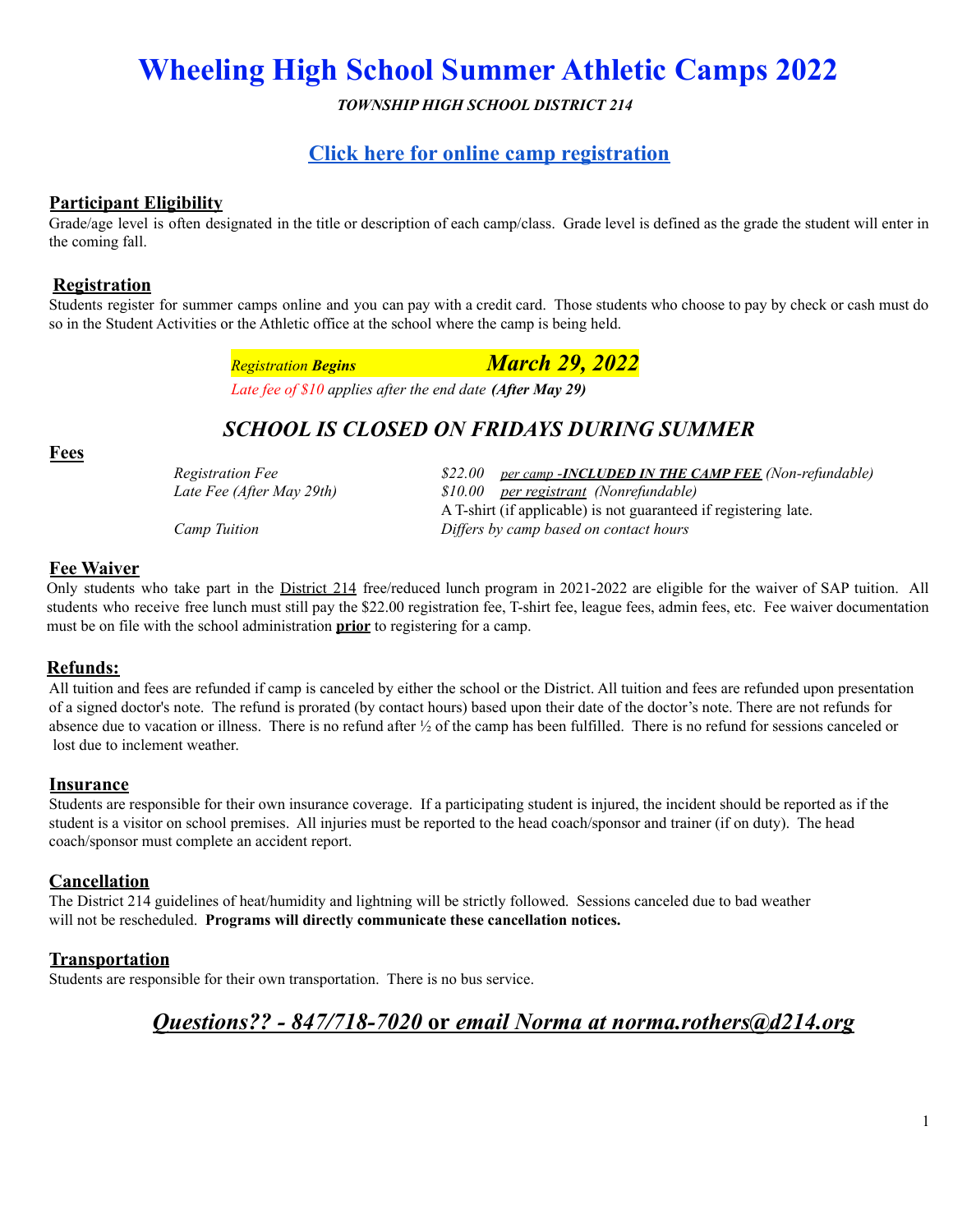# **Wheeling High School Summer Athletic Camps 2022 BOYS CAMPS**

# **BASEBALL**

| $\mathbf{Code}$ # | <b>Grades</b> | <b>Dates</b> | Davs           | Time                   | Fee   | <b>Head Coach</b>                                                                                                                  | Location           |
|-------------------|---------------|--------------|----------------|------------------------|-------|------------------------------------------------------------------------------------------------------------------------------------|--------------------|
| 22040011 4-8      |               | $6/6 - 6/23$ | M/T/W/Th       | $11:45$ am-1:15pm \$86 |       | K. Reinhart                                                                                                                        | F/S Baseball Field |
| $*22040012$ 9-12  |               | $6/6 - 6/23$ | $M/T - (Camp)$ | $11:00-12:30$ pm       | \$208 | J. Wieder                                                                                                                          | Heritage Park      |
| $*22040012$ 9-12  |               | $6/6 - 6/23$ | M/T/W/Th       | $11:00-5:00$ pm        | \$208 | J. Wieder                                                                                                                          | Heritage Park      |
|                   |               |              |                |                        |       | Camp emphasis will be an fundamentals and their use in actual games. Camp 22040012 is a combe of both camp & HKRCA Summer Townamon |                    |

Camp emphasis will be on fundamentals and their use in actual games. **Camp 22040012 is a combo of both camp & IHSBCA Summer Tournament. The IHSBCA tournament will be the week of 6/20-6/23.**

## **BOYS BASKETBALL**

| $\mathbf{Code}^{\#}$ | <b>Grades</b> | Dates                            | Davs     | Time                  | Fee    | <b>Head Coach</b> | Location |
|----------------------|---------------|----------------------------------|----------|-----------------------|--------|-------------------|----------|
| 22041011 9-12        |               | $6/6 - 6/30$                     | M/T/W/Th | $2:00-4:00 \text{pm}$ | - S119 | T. Antosz         | Gym/FH   |
| $*22041012$ 4-8      |               | $6/6 - 6/23$                     | M/T/W/Th | $10:00-11:30$ am      | \$33   | T. Antosz &       | Gym/FH   |
|                      |               | *22041012 IS A BOYS & GIRLS CAMP |          |                       |        | E. Christell      |          |

The camp emphasizes the fundamentals of the game as well as developing individual skills and team concepts.

### **BOYS CROSS COUNTRY**

| Code#                                                                          | Grades | Dates         | Davs     | Time        | Fee  | <b>Head Coach</b> | <b>Meet</b> at |  |  |
|--------------------------------------------------------------------------------|--------|---------------|----------|-------------|------|-------------------|----------------|--|--|
| 22041511                                                                       | 6-12   | $6/13 - 6/30$ | M/T/W/Th | 7:00-8:30am | \$97 | T. Polak          | WHS Track      |  |  |
| This camp is designed to build endurance and learn proper training techniques. |        |               |          |             |      |                   |                |  |  |

## **BOYS FRESHMAN FOOTBALL - "LIGHTS OUT"**

| $\mathbf{Code}^{\#}$                                                                                                                      | <b>Grades</b> | <b>Dates</b> | Davs      | Time           | Fee : | <b>Head Coach</b> | Location       |  |  |
|-------------------------------------------------------------------------------------------------------------------------------------------|---------------|--------------|-----------|----------------|-------|-------------------|----------------|--|--|
| 22042023                                                                                                                                  | 9th           | 7/11-7/28    | M/Tu/W/Th | $1:00-3:30$ pm |       | \$119 C. Kurinec  | Football Field |  |  |
| Coaches of the program will provide a safe learning environment in which players learn important life skills such as teamwork, leadership |               |              |           |                |       |                   |                |  |  |
| skills, and work ethic.                                                                                                                   |               |              |           |                |       |                   |                |  |  |

### **BOYS VARSITY FOOTBALL - "LIGHTS OUT" cont….**

| $\mathbf{Code}^{\#}$ | <b>Grades</b>                                                                  | <b>Dates</b> | Davs      | Time                  | Fee   | <b>Head Coach</b> | <b>Location</b>     |  |  |  |
|----------------------|--------------------------------------------------------------------------------|--------------|-----------|-----------------------|-------|-------------------|---------------------|--|--|--|
| 22042011             | $10-12$                                                                        | $6/7 - 6/30$ | Tuesday   | 7:30-10:30am          | \$141 | P. Panagakis      | Football Field      |  |  |  |
| 22042011             | $10-12$                                                                        | $6/7 - 6/30$ | Wednesday | $6:00-9:00 \text{pm}$ | \$141 | P. Panagakis      | Football Field      |  |  |  |
| 22042011             | $10-12$                                                                        | $6/7 - 6/30$ | Thursday  | 8:30-11:30am          | \$141 | P. Panagakis      | South Field (Grass) |  |  |  |
|                      | ***DI E A CE MA IZE NOTE. CAMD IC 2 DAVC A WEELZ - DIEEEDENT TIMEC EVEDVDAV*** |              |           |                       |       |                   |                     |  |  |  |

**\*\*\*PLEASE MAKE NOTE: CAMP IS 3 DAYS A WEEK, DIFFERENT TIMES EVERYDAY\*\*\***

High school football summer camp includes practice/camp time, film study, culture school regarding our program, and a strength and conditioning program. Necessary equipment will be provided for the camp. Coaches of the program will provide a safe learning environment in which players learn important life skills such as work ethic, teamwork, and leadership skills.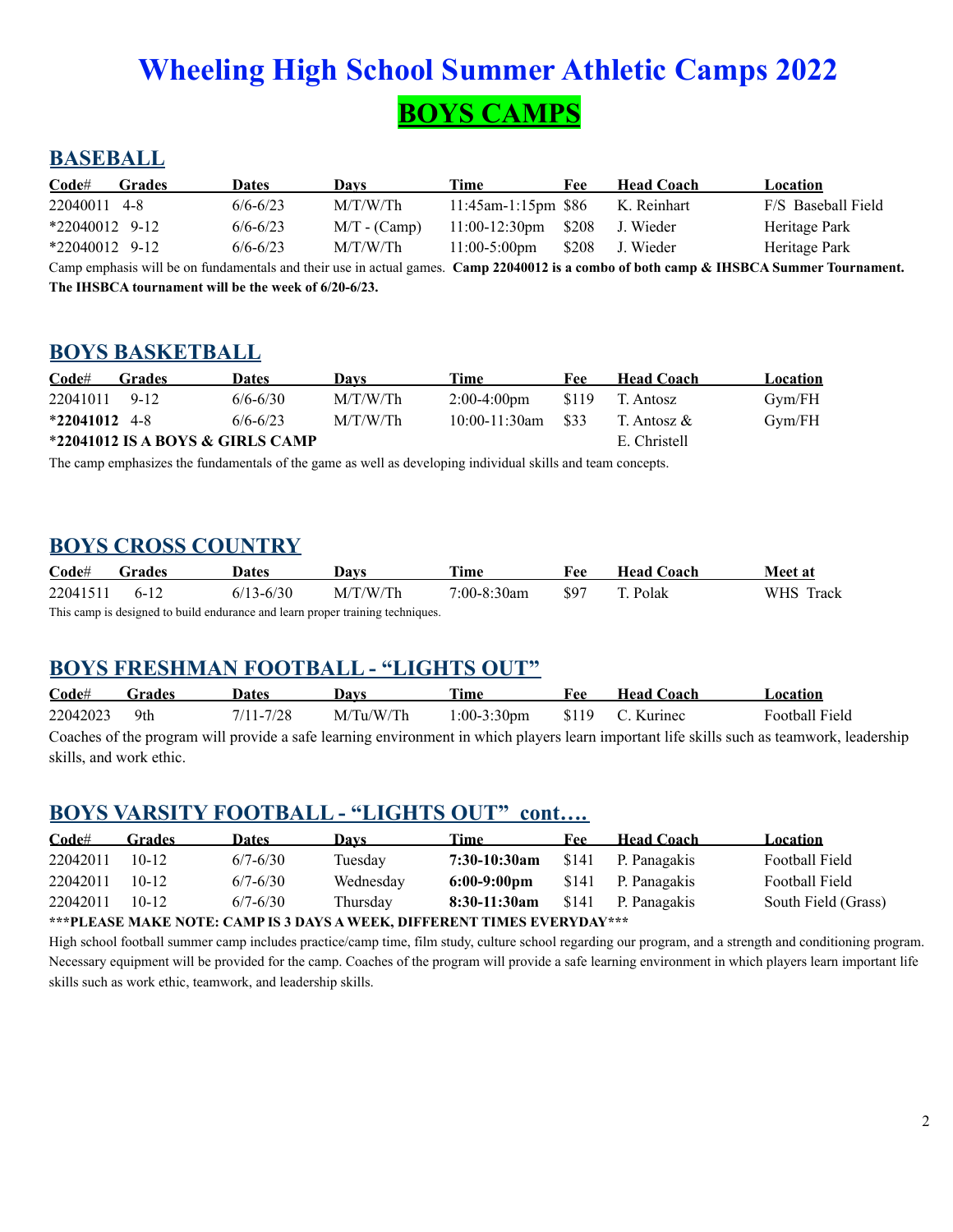| Code#    | <b>Grades</b> | <b>Dates</b>  | Davs      | Time           | Fee  | <b>Head Coach</b> | Location       |
|----------|---------------|---------------|-----------|----------------|------|-------------------|----------------|
| 22042022 | $10 - 12$     | $7/11 - 7/21$ | Monday    | 7:30-10:30am   | \$87 | P. Panagakis      | Football Field |
| 22042022 | $10 - 12$     | $7/11 - 7/21$ | Tuesday   | 7:30-10:30am   | \$87 | P. Panagakis      | Football Field |
| 22042022 | $10-12$       | $7/11 - 7/21$ | Wednesday | $6:00-9:00$ pm | \$87 | P. Panagakis      | Football Field |
| 22042022 | $10-12$       | $7/11 - 7/21$ | Thursday  | 8:30-11:30am   | \$87 | P. Panagakis      | Football Field |
|          |               |               |           |                |      |                   |                |

## **BOYS VARSITY FOOTBALL - "LIGHTS OUT" cont….**

#### **\*\*\*PLEASE MAKE NOTE: CAMP IS 3 DAYS A WEEK, DIFFERENT TIMES EVERYDAY\*\*\***

High school football summer camp includes practice/camp time, film study, culture school regarding our program, and a strength and conditioning program. Necessary equipment will be provided for the camp. Coaches of the program will provide a safe learning environment in which players learn important life skills such as work ethic, teamwork, and leadership skills.

### **BOYS GOLF**

| Code#       | <b>Grades</b> | <b>Dates</b>  | Davs     | Time            | Fee.  | <b>Head Coach</b> | Location                                                                                                                                    |
|-------------|---------------|---------------|----------|-----------------|-------|-------------------|---------------------------------------------------------------------------------------------------------------------------------------------|
| 22042521    | 9-12          | $7/11 - 7/21$ | M/T/W/Th | $8:30-10:30$ am | \$104 | D Urban           | DesPlaines Golf Center                                                                                                                      |
|             |               |               |          |                 |       |                   | This camp is designed for Beginners $\&$ experienced golfers, we encourage anyone interested in golf to come out and try the camp. The boys |
|             |               |               |          |                 |       |                   | will learn team philosophies and drills. No make-ups for days that are canceled due to weather. If the location of the camp changes we will |
| notify you. |               |               |          |                 |       |                   |                                                                                                                                             |

### **BOYS SOCCER**

| Code                                               | Frades   | Dates    | Davs     | Time            | Fee   | <b>Head Coach</b> | ∟ocation ∶  |  |
|----------------------------------------------------|----------|----------|----------|-----------------|-------|-------------------|-------------|--|
| 22044011                                           | $9 - 12$ | 6/6-6/23 | M/T/W/Th | $8:00-10:00$ am | \$119 | K. Lennon         | WHS Stadium |  |
| ***TUESDAY CAMP WILL BE HELD ON THE SOUTH FIELD*** |          |          |          |                 |       |                   |             |  |

This camp will prepare players through cardiovascular, core strengthening, and soccer training. Point of emphasis will be the development of individual skills. Please wear cleats, shin guards, and bring water.

## **BOYS TRACK & FIELD (Distance Camp)**

| Code#         | Grades | Dates                                                | Davs       | Time           | Fee  | <b>Head Coach</b> | Location                                                                                                                                                  |
|---------------|--------|------------------------------------------------------|------------|----------------|------|-------------------|-----------------------------------------------------------------------------------------------------------------------------------------------------------|
| 22049611 6-12 |        | $6/11 - 6/28$                                        | M/T/Wed/Th | $7:30-8:30$ am | -886 | T. Polak          | WSH Track                                                                                                                                                 |
|               |        |                                                      |            |                |      |                   | Athletes will be taught the purpose of different training components and how it will help them become faster, better athletes for all sports. Some weight |
|               |        | room or outdoor strength activities may be included. |            |                |      |                   |                                                                                                                                                           |

**WRESTLING**

| $\bf Code \#$                                                                                               | Grades | <b>Dates</b> | Davs   | Time               | Fee  | <b>Head Coach</b> | Location              |  |  |
|-------------------------------------------------------------------------------------------------------------|--------|--------------|--------|--------------------|------|-------------------|-----------------------|--|--|
| 22049011                                                                                                    | 7-12   | $6/6 - 6/23$ | M/T/Th | $5-6:30 \text{pm}$ | \$76 | C. Curran         | WHS Wrestling Balcony |  |  |
| 22049022 7-12                                                                                               |        | 7/11-7/28    | M/T/Th | $5-6:30 \text{pm}$ | \$76 | C. Curran         | WHS Wrestling Balcony |  |  |
| Camp is designed to build individual skills through a variety of instructional strategies and conditioning. |        |              |        |                    |      |                   |                       |  |  |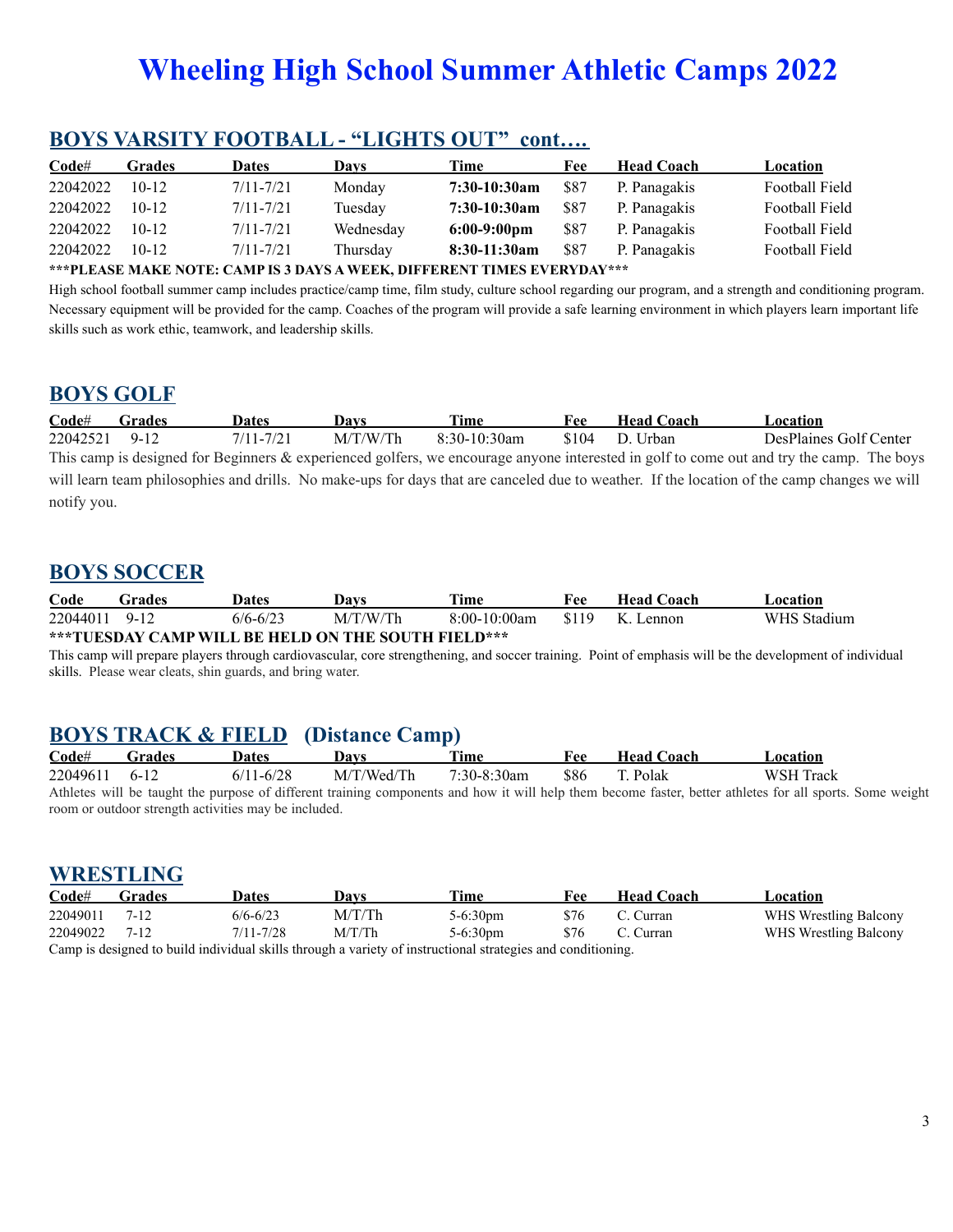# **Wheeling High School Summer Athletic Camps 2022 GIRLS CAMPS**

# **GIRLS BADMINTON**

| Code#         | <b>Grades</b> | Dates     | Davs     | Time      | Fee | <b>Head Coach</b>      | Location  |
|---------------|---------------|-----------|----------|-----------|-----|------------------------|-----------|
| 22040511 9-12 |               | 7/11-7/28 | M/T/W/Th | 9-11:00am |     | \$119 A. Juszczyk $\&$ | South Gym |
|               |               |           |          |           |     | K. Fenzel              |           |

This camp is tailored to meet every level of badminton player. Through a combination of drills, instructions, and match play, the goal of this camp is to prepare and further the career of future and existing badminton players. Coaching will be according to the players ability level. Badminton racquets will be available.

### **GIRLS BASKETBALL**

| $\mathbf{Code}^{\#}$                             | Grades | <b>Dates</b> | Davs     | Time                  | Fee               | <b>Head Coach</b> | Location |
|--------------------------------------------------|--------|--------------|----------|-----------------------|-------------------|-------------------|----------|
| 22041111 9-12                                    |        | $6/6 - 6/23$ | M/T/W/Th | $12 - 2:00 \text{pm}$ | \$119             | E. Christell      | Gym/FH   |
| $*22041012$ 4-8                                  |        | $6/6 - 6/23$ | M/T/W/Th | $10:00-11:30$ am      | - S <sub>33</sub> | T. Antosz &       | Gvm/FH   |
| *22041012 IS A BOYS & GIRLS CAMP<br>E. Christell |        |              |          |                       |                   |                   |          |

The camp emphasizes the fundamentals of the game as well as developing individual skills and team concepts.

## **GIRLS CROSS COUNTRY**

| $\mathbf{Code}$ # | Grades | <b>Dates</b>  | Davs                                                                          | Time        | Fee        | <b>Head Coach</b> | Meet at   |
|-------------------|--------|---------------|-------------------------------------------------------------------------------|-------------|------------|-------------------|-----------|
| 22041611          | 6-12   | $6/13 - 6/30$ | M/T/W/Th                                                                      | 7:00-8:30am | <b>S61</b> | E. Pedersen       | WHS Track |
| 22041621          | $6-12$ | $7/11 - 7/28$ | M/T/W/Th                                                                      | 7:00-8:30am | <b>S61</b> | E. Pedersen       | WHS Track |
|                   |        |               | This camp is decigned to build endurance and learn proper training toobniques |             |            |                   |           |

The signed to build endurance and learn proper training techniques.

# **GIRLS DANCE (POMS) TEAM - INVITE ONLY**

\*\*Please note that this dance camp is ONLY open to athletes who have made the 2022-2023 Dance Program\*\*

| $\mathbf{Code}$ # | <b>Grades</b>          | <b>Dates</b>  | Davs     | Time                  | Fee        | <b>Head Coach</b>                                                                                                                       | Location  |
|-------------------|------------------------|---------------|----------|-----------------------|------------|-----------------------------------------------------------------------------------------------------------------------------------------|-----------|
|                   | 22043211 Fall & Winter | $6/6 - 6/9$   | M/T/W/Th | $1:30-3:30 \text{pm}$ | <b>S61</b> | M. Leane                                                                                                                                | South Gym |
|                   | 22043212 Winter Only   | $6/20 - 6/23$ | M/T/W/Th | $1:30-4:30 \text{pm}$ | \$65       | M. Leane                                                                                                                                | South Gym |
|                   | 22043213 Fall Only     | $6/27 - 6/30$ | M/T/W/Th | $1:30-4:30$ pm        | S65        | M. Leane                                                                                                                                | South Gym |
|                   |                        |               |          |                       |            | Dance Team: focuses on sport-specific skills of jumps, leaps, turns, conditioning, choreography, and teambuilding. Dancers will receive |           |

instruction from WHS Coaching staff and outside choreographers.

## **GIRLS GOLF**

| Code#         | <b>Grades</b> | Dates         | Davs   | <b>Time</b> | Fee  | <b>Head Coach</b> | Location                                                                                                                               |
|---------------|---------------|---------------|--------|-------------|------|-------------------|----------------------------------------------------------------------------------------------------------------------------------------|
| 22042611 9-12 |               | $6/13 - 6/23$ | T/W/Th | 10-11:30am  | \$70 | P Ellsworth       | DesPlaines Golf Ctr                                                                                                                    |
|               |               |               |        |             |      |                   | Open to new or experienced golfers. No make-ups for days that are canceled due to weather. If the location of the camp changes we will |

notify you.

## **GIRLS GYMNASTICS**

| Code#    | Grades | Dates        | Davs     | $T = 10$<br>11me | Fee   | <b>Head Coach</b> | . ocation       |
|----------|--------|--------------|----------|------------------|-------|-------------------|-----------------|
| 22043111 | 9-12   | $6/6 - 6/30$ | M/T/W/Th | 9-11:00am        | \$119 | <b>Share</b>      | Gymnastics Area |